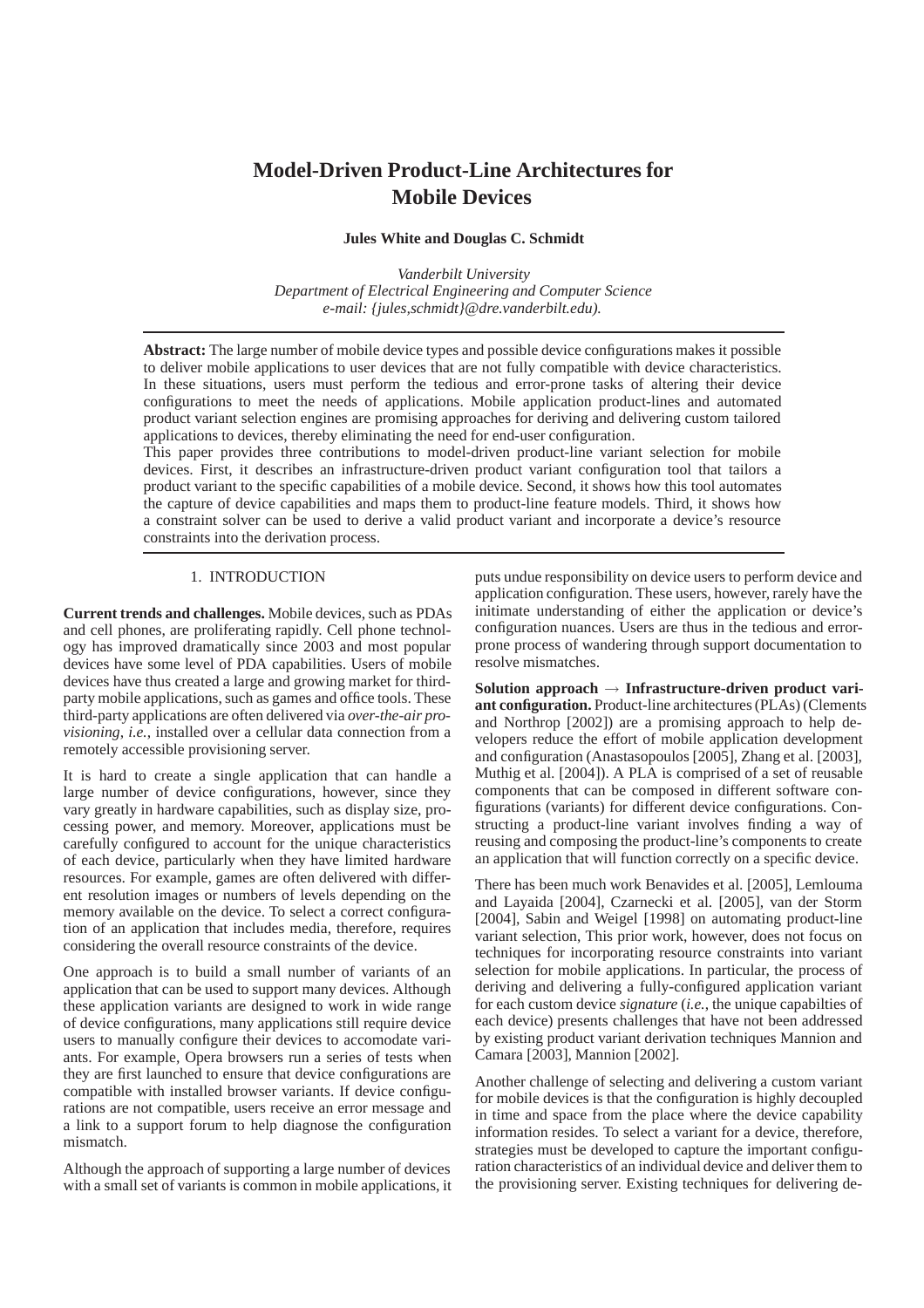vice capabilities to a server either employ static databases capabilities associated with device model numbers or user-provided configuration values. Static database approaches cannot capture the numerous possible variations between devices of the same model, whereas users may not know how to obtain or provide incorrect configuration values.

In prior work White et al. [2007b] we defined an architecture for automated product variant selection for mobile devices that accomodates resource constraints and addresses how configuration values are migrated from a device to a provisioning server. This paper focuses on a previously unexplored dimension of work on automated variant selection: *a technique called infrastructure-driven product variant configuration that tailors product variants for their target infrastructure*. In particular, we show how combining PLAs with an automated productline variant selection engine can deliver application variants for mobile devices that are tailored to the unique configuration of each individual device. Delivering these customized application variant to users via over-the-air provisioning helps alleviate the tedious and error-prone manual configuration traditionally required from users.

**Paper organization.** The remainder of the paper is organized as follows: Section 2 presents a case study used throughout the paper to motivate the need for infrastructure-driven product variant configuration; Section 3 describes the challenges of selecting a product variant for an arbitrary mobile device; Section 4 shows how we use model-driven development tools to capture the relationship between device configuration and application configuration; Section 5 discusses infrastructuredriven product variant configuration and shows how the target device's configuration can be used to drive application configuration; and Section 7 presents concluding remarks.



Fig. 1. Feature Model for Train Services Applications



Fig. 2. Food Services Menu Feature Model



Fig. 3. Food Services UI Feature Model



Fig. 4. Food Services Order submission Feature Model



Fig. 5. Food Services Delivery Options Feature Model



Fig. 6. Target Device Feature Model



Fig. 7. Java Optional Libraries Feature Model

## 2. MOTIVATING CASE STUDY EXAMPLE

To motivate our work on infrastructure-driven product variant configuration, this section describes a mobile application case study for ordering food on a train to show the complexity of tailoring an application variant for an arbitrary device. In this example, when a passenger boards a train, they can download a variant of the train services application to their mobile device from the railroad company's provisioning server. First class passengers can use this application to order gourmet foods and have the food delivered directly to their seats. Second class passengers can order food via a standard (not gourmet) menu, but must go to the restaurant car to pickup the food.

The food services application is built using a product-line that provides differing image sets of menu items that can be downloaded with the application depending on the device resources. For example, Figure 2 shows how high and low resolution images can consume varying amounts of storage space. Applications can also be adapted to functional variations of different devices. For example, Figure 3 shows a *TextAndImagesUI* for devices with *JSR 135 Mobile Media API* support and a *TextBasedUI* for devices without JSR 135 support. The multiple variations in application configuration be carefully matched against the capabilities of requesting devices.

#### 3. CHALLENGES OF OVER-THE-AIR PROVISIONING

Creating a functioning mobile application variant requires that the application's configuration matches the capabilities and configuration of the hosting device. As described in Section 1 user are often required to partially adapt device configurations to match application needs. In previous work (White et al. [2007b]), we showed that rather than partially adapting devices to applications, applications can be completely adapted to devices. This section explains why adapting the application to the device is hard to help motivate the solutions we describe in Section 4.

The key to meshing a mobile application to the device it runs on is understanding the device's unique configuration. Although documenting and reasoning about a device's configuration may initially appear easy, devices have a significant number of points of variability, including: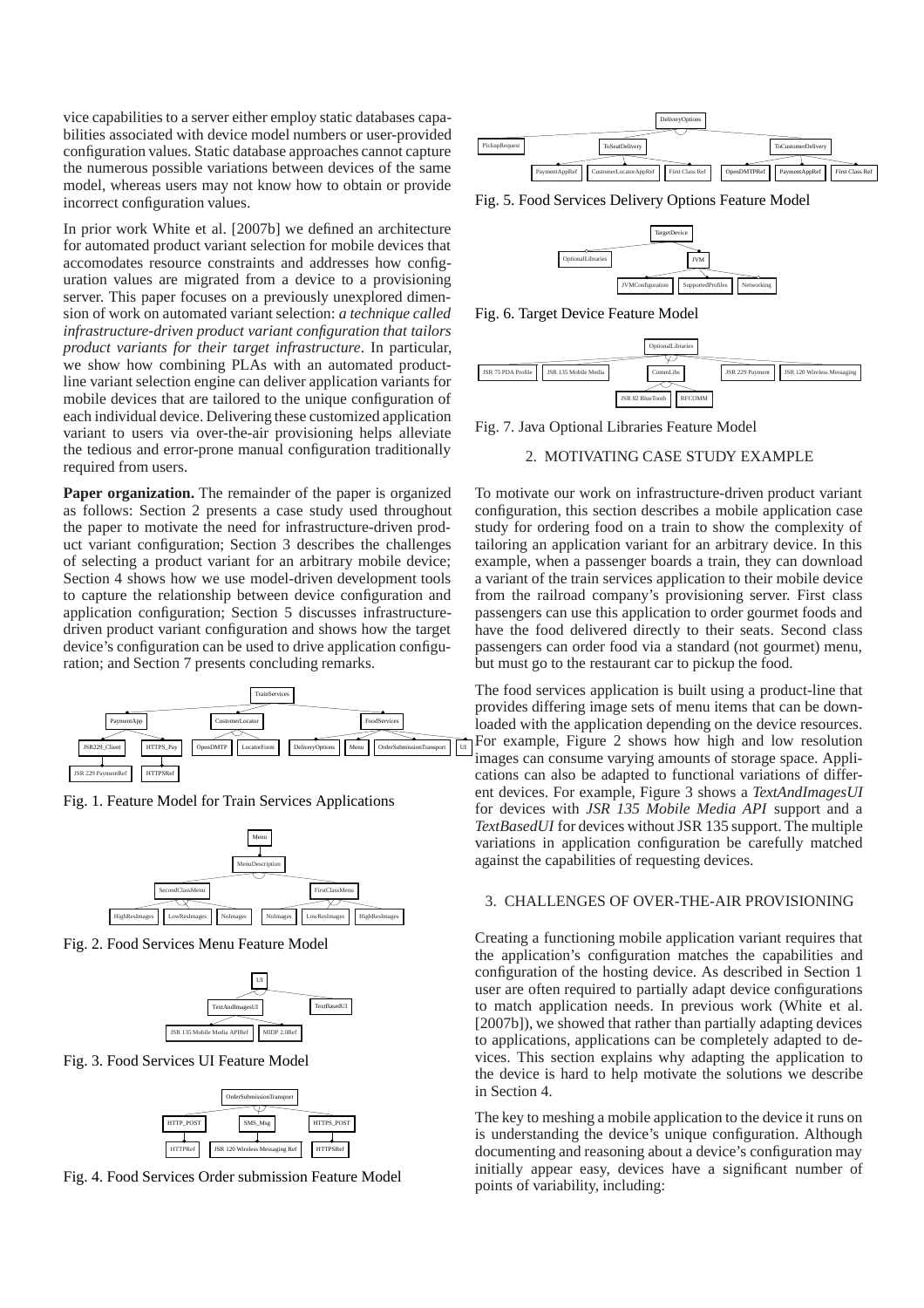- (1) **Hardware** Devices have widely varying display sizes, memory capacities, storage capacities, processing capabilities, data connection throughputs, etc.
- (2) **Middleware** Java Virtual Machines (JVM) deployed on mobile devices come in different configurations and profiles that support different core libraries and functionality. Each JVM also can be deployed with further optional libraries, such as implementations of various Java Specification Requests (JSRs). JVMs may also have varying stack sizes and even bugs that can affect their functionality (Alves et al. [2005]).
- (3) **User customization** Many phones, such as the Blackberry 8100, allow users to change important platform options, such as TCP/IP settings. Moreover, users can install third-party software and media, thereby reducing storage space and available memory. Users can also upgrade firmware.
- (4) **Service provider customization** Each individual cell phone service provider often customizes each mobile phone for their service offerings. Many service providers lock phones to their networks, may restrict phone functionality to force customers to use pay services, provide special APIs that are tightly linked to their services, and/or limit the customizations that can be done to the phone to reduce support costs.
- (5) **Context data** An emerging trend is to treat devices differently depending on context data, such as the geospatial coordinates of the device. Moreover, devices may be categorized by attributes of a customer's account (*e.g.*, platinum, gold, or silver level customers) or a customer's purchase (*e.g.*, first vs. second class).

Even after a device's unique characteristics are known, a variant selection engine must determine how to assemble the various reusable components of the product-line into an application that fits the device's configuration. An analogous problem is trying to find a way to connect two semi-complete halves of a puzzle by adding a number of currently unused intermediate pieces. For example, in the train food service application from Section 2, once it is known that a device does not support the JSR 135 Mobile Media API, a component must be found that can bridge the application's need for a GUI with the requirement that the chosen GUI not use the Mobile Media API. In this example, the connecting piece is the TextBasedUI.

The connecting of two halves can be far more complicated than the direct inference from the previous example. In particular, there may be multiple sets of pieces that can bridge the two configurations; the goal is to select the set that minimizes the memory consumed by the application or the bandwidth required to transfer the application across a cellular connection to the device. Moreover, selecting one component, such as the TextBasedUI, will exclude the use of other components, such as the HighResImages and LowResImages for the menu. When all these rules and global resource constraints are considered, selecting a variant is hard.

# 4. USING MODEL-DRIVEN DEVELOPMENT TO REDUCE COMPLEXITY

Third-generation programming languages, such as Java, C#, and C++, are not well suited to capture the high-level rules needed to determine how device variability affects product variant construction. These languages require writing a significant amount of custom logic to correctly assemble an application variant for a given device configuration. Moreover, this complex assembly logic must be adapted and maintained as the product-line evovles and new device types emerge.

In contrast, model-driven development (MDD) is a promising technique that can be used to provide a higher-level of abstraction and capture these composition rules that are hard to encode with third-generation programming languages. Feature modeling (Kang et al. [1990], Antkiewicz and Czarnecki [2004]) is an MDD technique that can be used to describe an application in terms of functional and non-functional variations (features) and the rules for composing features. This technique provides an intuitive mechanism for describing variability and has been applied across a large number of domains, including automotive construction, boilers for nuclear reactors, and mobile devices. Formal mechanisms also exist to translate feature models and the selection of product variants into Constraint Satisfaction Problems (CSPs) (Benavides et al. [2005], White et al. [2007a]).

A CSP is a set of variables and a set of constraints over these variables. A constraint solver is used to find a set of values (a labeling) of the variables for which all the constraints hold. Often, not only is a labeling needed, but a labeling that simultaneously maximizes or minimizes the value of a function. With a CSP formulation of variant selection, a constraint solver can be used to derive a valid variant, as follows:

- The variables are the application features, *e.g.*, TextBasedUI, TextAndImagesUI, HighResImages, LowResImages, etc.
- The values of the variables determine if a particular feature is in a specific variant,  $e.g.,$  TextAndImagesUI = 1 implies that the variant has the TextAndImagesUI user interface.
- The constraints are the composition constraints for the features, *e.g.*, TextAndImagesUI requires the JSR 135 Mobile Media API and the SMS\_Msg order submission transport requires the JSR 120 Wireless Messaging API.

A labeling of a product variant CSP is a set of features that can be enabled to create a complete and correctly constructed application variant for a device. An optimized selection can produce a variant that functions correctly within a device's constraints and minimizes a variant fitness function, such as the total memory consumed by the variant.

*4.0.0.1. Benefits of using constraint-based variant configuration* Using a constraint solver eliminates most of the manual variant selection complexity described in Section 3, allows for automation, and ensures solution quality. For example, when a constraint solver is used to derive a variant, the variant selected is not only correct with respect to the feature composition constraints, but it also guarantees worst case bounds on solution quality. A variant can be selected that is optimal or an approximation algorithm can be used to find a solution that is at most a guaranteed percentage away from the optimal solution.

*4.0.0.2. Challenges of using a CSP configuration model* Transforming a product's feature model into a CSP, however, is a tedious and error-prone process. Typically, product engineers who can easily build a feature model for an application do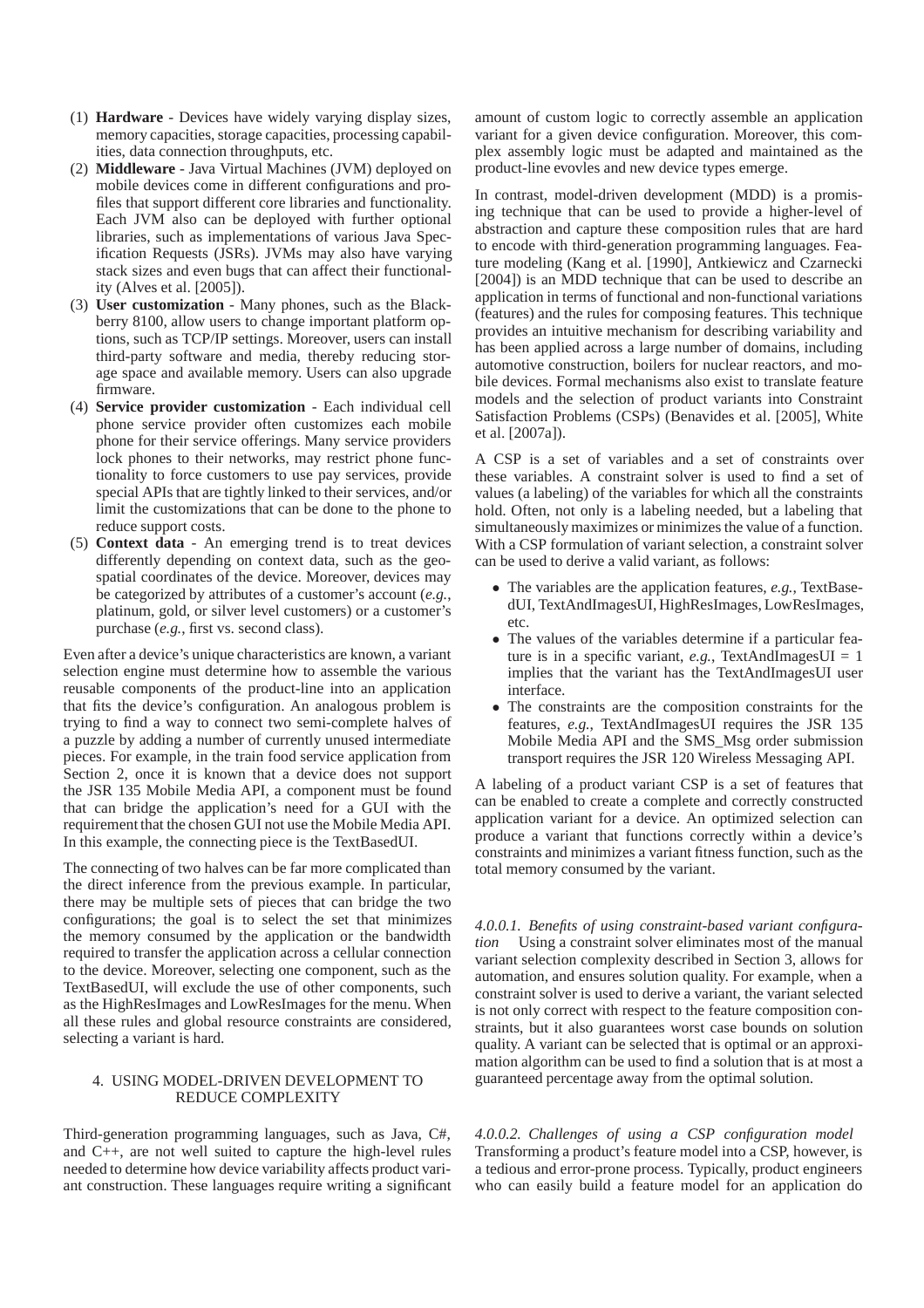not possess the mathematical background to perform a manual translation of a feature model into a CSP. Moreover, as a product-line evolves, the CSP must be updated continually to reflect the application's feature model. Expending a large amount of energy to perform this manual and non-intuitive mapping is less than ideal.

*4.0.0.3. Addressing the challenges of CSP-based configuration with MDD* To address the limitations with conventional CSP techniques—thereby reducing the cost of leveraging a constraint solver for product derivation—we have developed a model-driven development tool to provide an intuitive modeling language to domain experts and automatically generate the complex CSP from domain models. The graphical tool uses feature models to capture the variabilities in the application and uses code-generation to compile the feature models into a CSP that can be operated on with a constraint solver. Using a MDD approach shields domain experts from the tedious and errorprone translation from feature models to CSPs. The graphical feature modeling tool is based on the Generic Eclipse Modeling System (GEMS) and runs in Eclipse.



# Fig. 8. The Scatter MDD Approach

Figure 8 shows an overview of our MDD approach. In step 1, the application developers describe the high-level rules of configuring the application using graphical feature models in Eclipse. In step 2, the graphical modeling tool generates a CSP representation of the problem that is in the native format (not a visual format) of the constraint solver. In step 3, when a request from a device arrives for an application variant, the capabilities of the device are plugged into variables in the CSP produced from the graphical feature models. Finally, a constraint solver is used to derive an application configuration that matches the capabilities of the device.

#### 5. INFRASTRUCTURE-DRIVEN PRODUCT VARIANT **CONFIGURATION**

To derive a valid variant with a CSP, product engineers select certain features that should be enabled in the selected variant by setting their corresponding variables in the CSP. Finding a variant on-the-fly for over-the-air provisioning requires a framework for determining how to set the intial required features to guide the solver. We have developed a model for providing this initial input to the solver called *infrastructure-driven product variant configuration*, which uses two sets of feature models:

• The points of variability in the software application that will be configured, including the menu (first or second class), GUI (text only or text and images), ordering submission mechanism (http, SMS message, etc.), and images of menu items (high resolution, low resolution, etc.).

• The points of variability in the infrastructure to which the application can be deployed, including the mobile device, server, etc.

Constraints are applied to the application and infrastructure feature models that show how the selection of features in the infrastructure model restrict the features that can be selected in the application feature models.

Figure 4 from the train services example in Section 2 shows how the *SMS Msg* feature (a feature from the application feature set) requires the *JSR 120 Wireless Messaging API* feature be enabled in the infrastructure feature set. The infrastructure features may also include context data, such as cabin class. The *ToSeatDelivery* feature requires that the *First Class* feature be enabled in the infrastructure feature set.

We term our derivation technique infrastructure-*driven* because the infrastructure features are the intial input used by the constraint solver to derive the required application features. When a request arrives for an application variant, the initial action the server takes is to select the infrastructure features corresponding to the capabilities of the requesting device. The provisioning server then asks the solver to derive an application variant that meets the constraints of the selected infrastructure features. The selection of infrastructure features therefore drives the selection of application features.

Infrastructure-driven configuration addresses the original problem motivated in Section 1, namely the need to produce an application variant that is adapted specifically to the requesting device. The infrastructure-driven model also provides a clear architecture for automating software variant derivation: requests arrive, the requestor's configuration is determined, the corresponding features in the infrastructure model are selected, and a solver is used to derive the needed application features. As shown in Section 5.2, the infrastructure-driven model can easily be extended to incorporate resource constraints for media into the derivation process.

# *5.1 Determining the Infrastructure Configuration*

As we discussed in Section 1, adapting the application to the device at the provisioning server migrates the configuration process away from the device. Migrating the configuration off of the device, however, introduces the challenge that the configuration process does not have direct access to the device to evaluate its configuration. Instead, the device must either send its entire configuraton along with the request or the provisioning server must obtain device configuration information using the limited information available with a standard provisioning request. Several ways of addressing this problem are summarized below.

*5.1.0.4. Approach 1: Send configuration values with the provisioning request* In this approach users select from a number of application variants for common device types. Again, these variants are configured for the standard device configuration and often require further device configuration by the user. With this approach,the user is sending the device's configuration information to the provisioning server. The advantage of this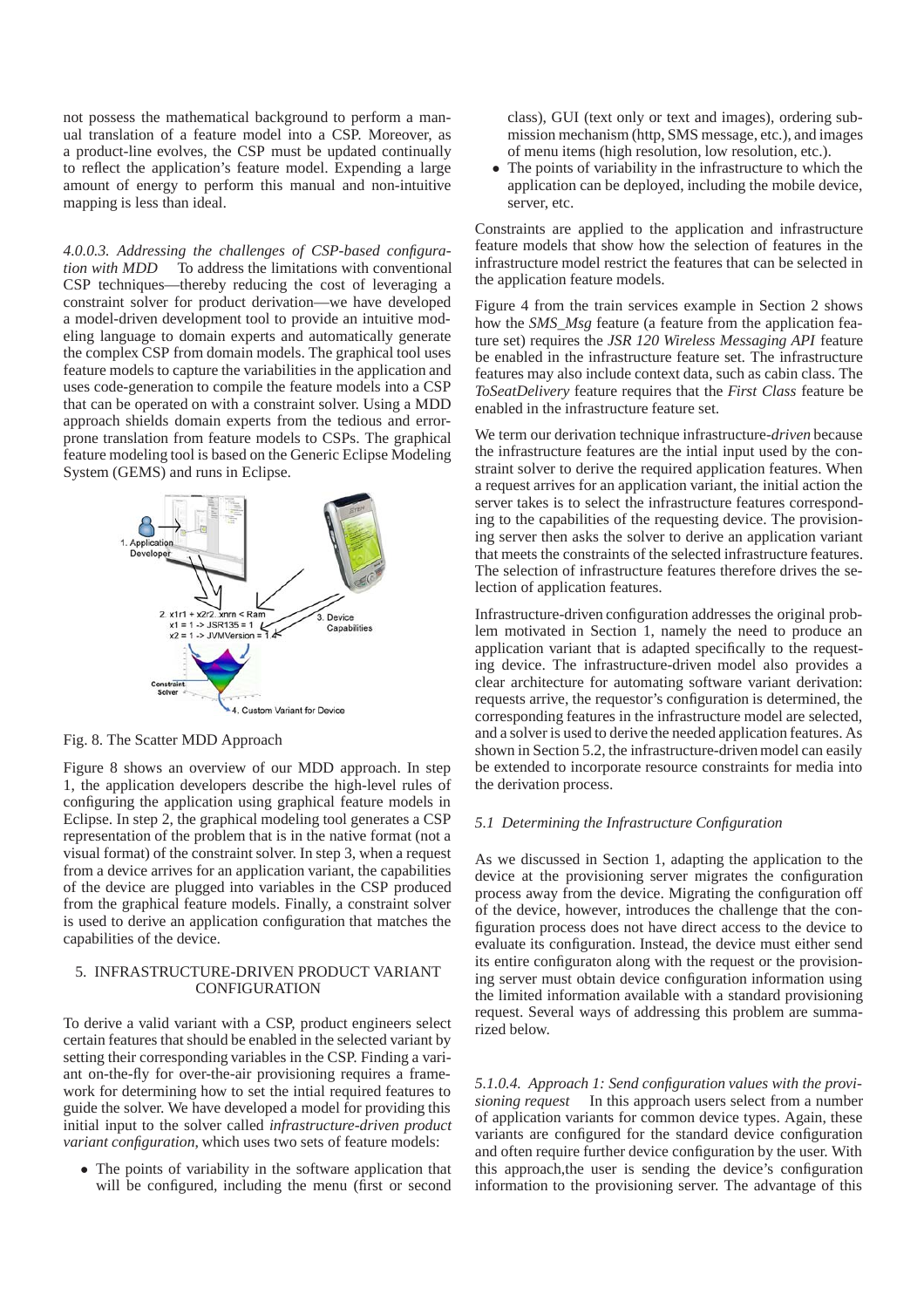approach is that nearly any type of configuration information from the device, including user customizations or context data, can be provided to the provisioning server. The disadvantage of the approach, however, is that it relies on error-prone user input. A device user may not know the requested configuration values (such as JVM configuration). Context data, such as ticket number, can be validated to ensure that the user provides correct values. Device capabilities, however, cannot be validated since the provisioning server does not have the target device to check them against.

*5.1.0.5. Approach 2: Query a device capabilities database for configuration values* In this approach a device capabilities database (Womer and Telecom [2006]), such as the Wireless Universal Resource File (WURFL) (Luca Passani [2007]), is used to associate device capabilities with the unique *UserAgent* header sent with HTTP requests from a device. This approach has the advantage that the device capabilities that do not vary across device models can be automatically deduced without user interaction. Furthermore, the data derived from a device capabilities database is guaranteed to be correct (assuming it has been properly produced from device specifications) The downside to this approach, however, is that it cannot obtain dynamic information, such as context data or user customizations.

*5.1.0.6. Approach 3: On-demand probing.* In this approach a static device capabilities database is used to deduce most configuration properties of the device. If, however, values for infrastructure configuration properties are needed that are not available in the database, the provisioning server returns a probe to the device to obtain the missing information. The probe runs a check on the device and posts the results to the server to obtain the final variant for the device.

A very simple probe can be a form that is returned to the user to obtain context data, such as the traveler's ticket number. When this data is returned to the server, it can derive cabin class. A probe may also be a small executable, such as a Java Midlet, that can determine properties that the user is unlikely to know, such as JVM configuraton. For example, a probe can be downloaded that attempts to lookup a Java class by name, and if it cannot, notifies the server that a particular library is not present on the requesting device.

The advantage of the on-demand probing approach is that it minimizes user-provided configuration values while still being able to incorporate dynamic device configuration information. A drawback of the approach is that the executable probe will leave behind a software artifact that the user may need to manually remove later. Despite the possibility of left-over software artifacts, we chose this approach because it posseses the advantages of both the first two approaches.

In situations where context data and static device data (*e.g.*, display size, JVM configuration, etc.) are needed, the ondemand probing approach can capture context data with a simple HTML form and device characteristics from a device capabilities database. In this scenario, the first approach would require user to provide the device capabilities, which is tedious and error-prone. The second approach is also insufficient since it cannot capture context data effectively. The on-demand probing approach, in contrast, provides a reliable source for device capabilities and allows the capture of context data.

# *5.2 Incorporating Resource Constraints for Media*

Media (*e.g.*, audio, video, images, etc.) must often be delivered along with a mobile application. As described in Sections 1 and 3, media consumes a large amount of a devices resources, particularly storage space. When variant selection takes place, the overall resources consumed by the features selected for a variant must not exceed those available on the requesting device. These types of resource constraints are global feature selection constraints that are extremely hard to manage manually since they are combinatorially complex.

In previous work (White et al. [2007a]), we delineated a process for incorporating global resource constraints into the feature selection process. Our formulation of global resource constraints has been incorporated into infrastructure-driven product variant configuration. The formulation of resource constraints in the CSP produces a large number of variables (resource types X total features = total variables). Without an MDD approach, producing this large CSP is extremely tedious and error-prone. With the MDD approach, the CSP is automatically generated by the modeling tool.

As part of the initial step of selecting the infrastructure features corresponding to the configuration of the requesting device, the provisioning server can also set the upperbounds used by the CSP constraints limiting resource consumption. For example, if a Blackberry 8100 phone requests a variant of the train food service application, as part of the intial infrastructure feature selection process, the bounds for the remaining storage left on the phone's media card can be set in the feature selection CSP.

A major challenge of the on-demand probing approach, however, as we have shown in (White et al. [2007b]), is that resource constraints make variant derivation time consuming. Attempting to optimize the variant with respect to a cost function also can require significant time. The time consumed by both of these activities is an exponential function of the number of unfixed variabilities (un-labeled variables in the CSP).

What we learned through our work with infrastructure-driven configuration is that the number of unfixed variabilities is typically low after the application features are filtered by the constraints on the selected infrastructure features. By carefully constraining the application features with respect to the infrastructure features, therefore, product engineers can usually produce feature models that can incorporate resource constraints or optimization and be configured in reasonable time frames.

# 6. RELATED WORK

Czarnecki et al. (CZARNECKI et al. [2005]) propose the process of*staged configuration* of feature models. In staged configuration, multiple parties iteratively eliminate variability to configure a product variant. The idea of infrastructure-driven software product configuration is a specialized of generic staged configuration techniques. In particular, infrastructure-driven configuration focuses on the specific challenge of creating a custom crafted product variant for a target host, whereas staged configuration does not detail the specifics of how a product variant is configured for a specific target infrastructure. Moreover, infrastructure-driven product configuration provides an architecture for performing automated product variant derivation, whereas staged configuration does not detail an architecture for automation.